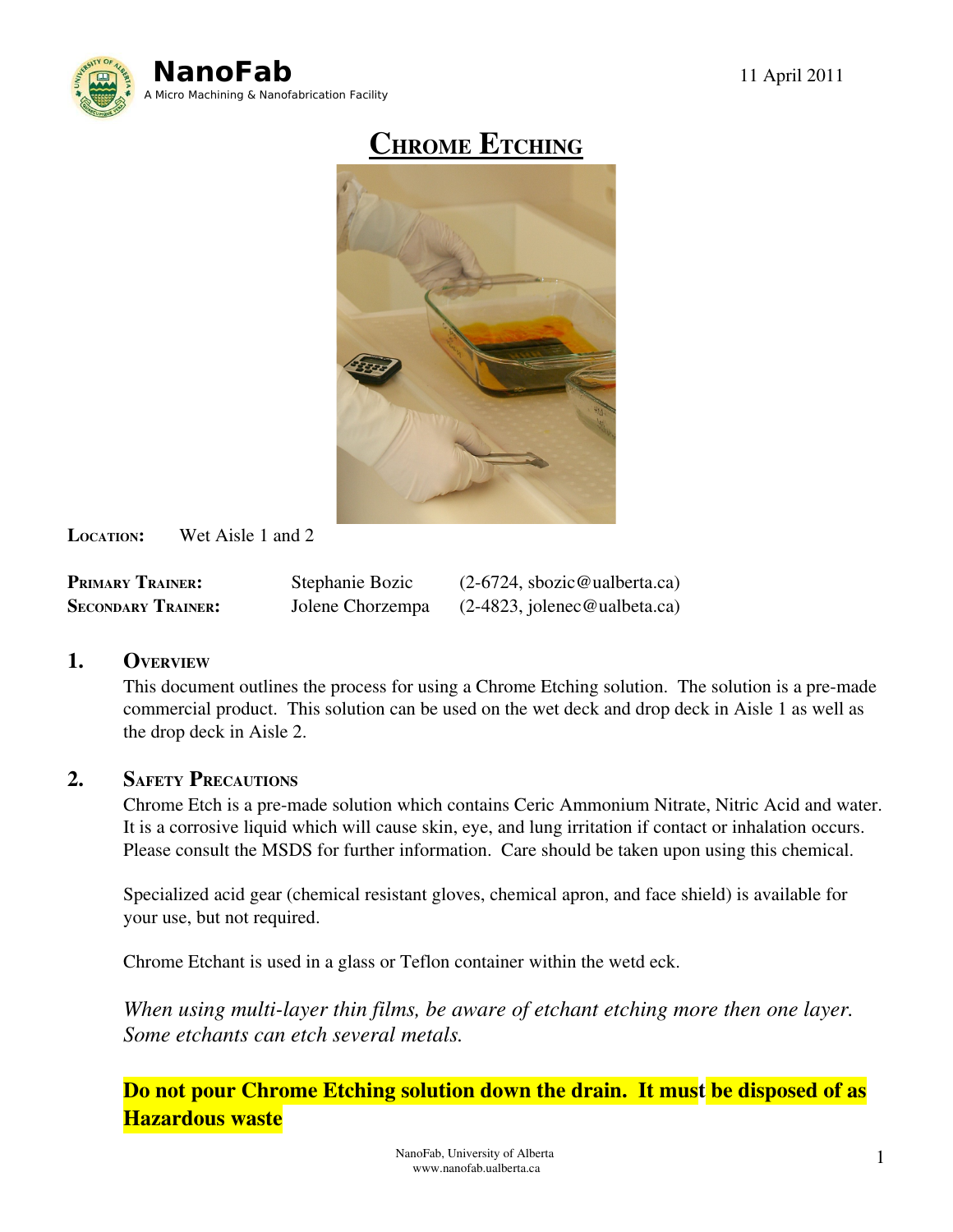

## NO CHEMICALS ARE TO BE REMOVED FROM WET DECK IN OPEN CONTAINERS.

If you are bringing any new materials into the NanoFab for use in your process, it is necessary to fill out a chemical import form (available on our website, http://www.nanofab.ualberta.ca) and supply an MSDS data sheet to Stephanie Bozic

## 3. OPERATING INSTRUCTIONS

## Chrome Etch rate is 37Angstroms/second. Chrome etchant can be reused until the etch rate becomes too slow.

- 1.0 Calculate the approximate time needed in order to etch the desired thickness.
- 2.0 Transfer your substrates to a carrier
- 3.0 Label a glass or Teflon container with the chemical name (Chrome Etchant), your name and the date. Choose a container large enough to hold your carrier of wafers.
- 4.0 Use NanoFab stock solution of Chrome Etchant or your own etchant.
- 5.0 Pour etchant into the glass or Teflon container. Ensure the container is far enough back in the working area of the wet deck as to not introduce vapors into the air.
- 6.0 Ensure there is enough solution to completely immerse the wafers.
- 7.0 Place carrier of substrates into the container and start timer.
- 8.0 When Chrome is fully etched (visual endpoint), remove carrier of substrates slowly out of the container allowing excess solution to drip back into the container. Stop timer.
- 9.0 Carefully place the carrier into the dump rinser and start rinser for 5 cycles.
- 10.0 When rinse cycle is complete, remove substrates and place in Spin Rinse Dryer or use Nitrogen gun to blow dry.
- 11.0 Inspect substrates to ensure all the Chrome has been removed.
- 12.0 Transfer Chrome Etchant to storage bottle marked with the chemical name, the date and your name. Place storage bottle into cabinet for later use.
- 13.0 Place used glass or Teflon container in dump rinser for 5 cycles and wash wet deck thoroughly after use.
- 14.0 Once the Chrome Etchant becomes too slow (ie. etch time doubles) it must be disposed of as Hazardous Waste. It cannot be poured down the drain. Dispose of Chrome Etchant in the waste bottle marked "Chrome Etch".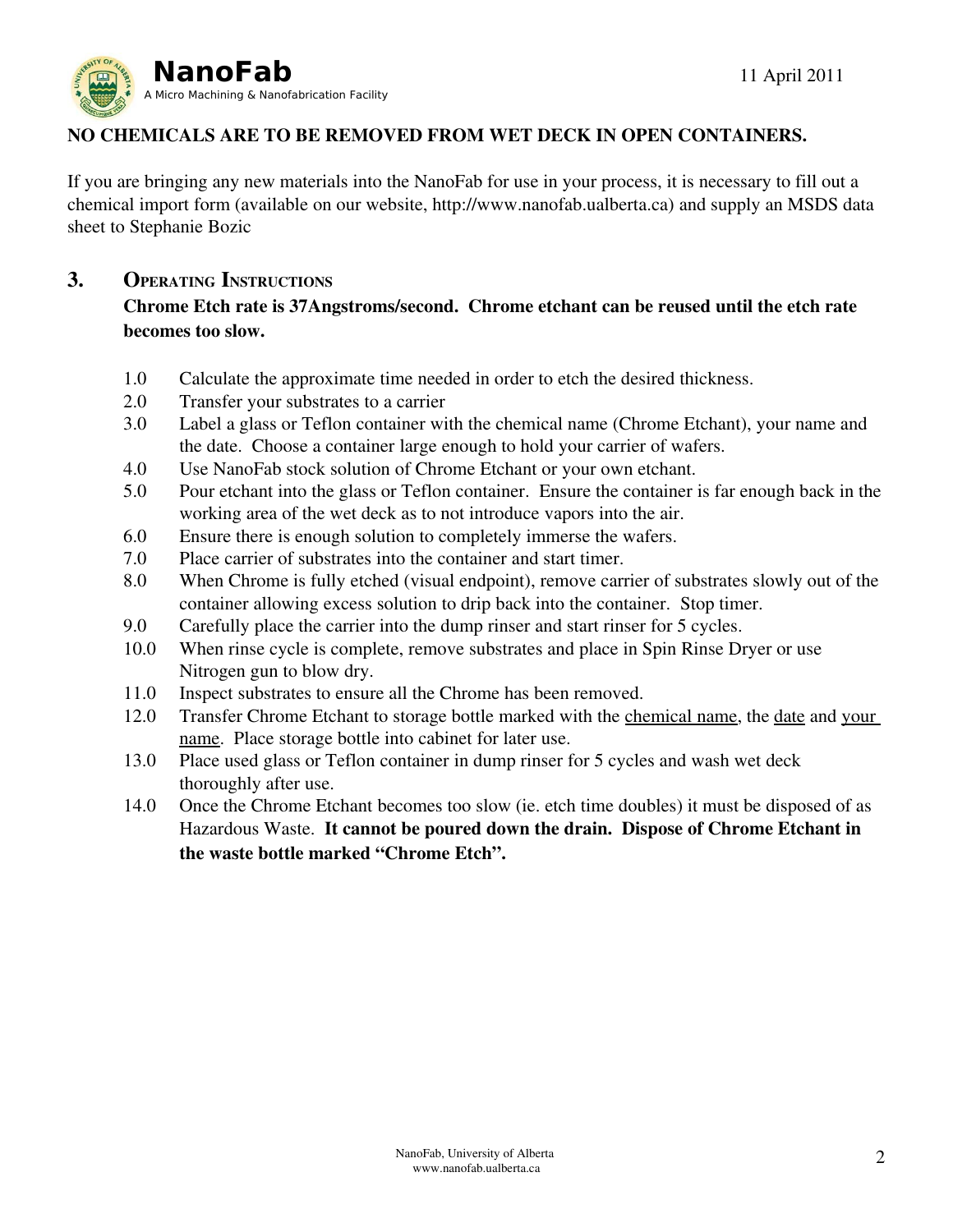